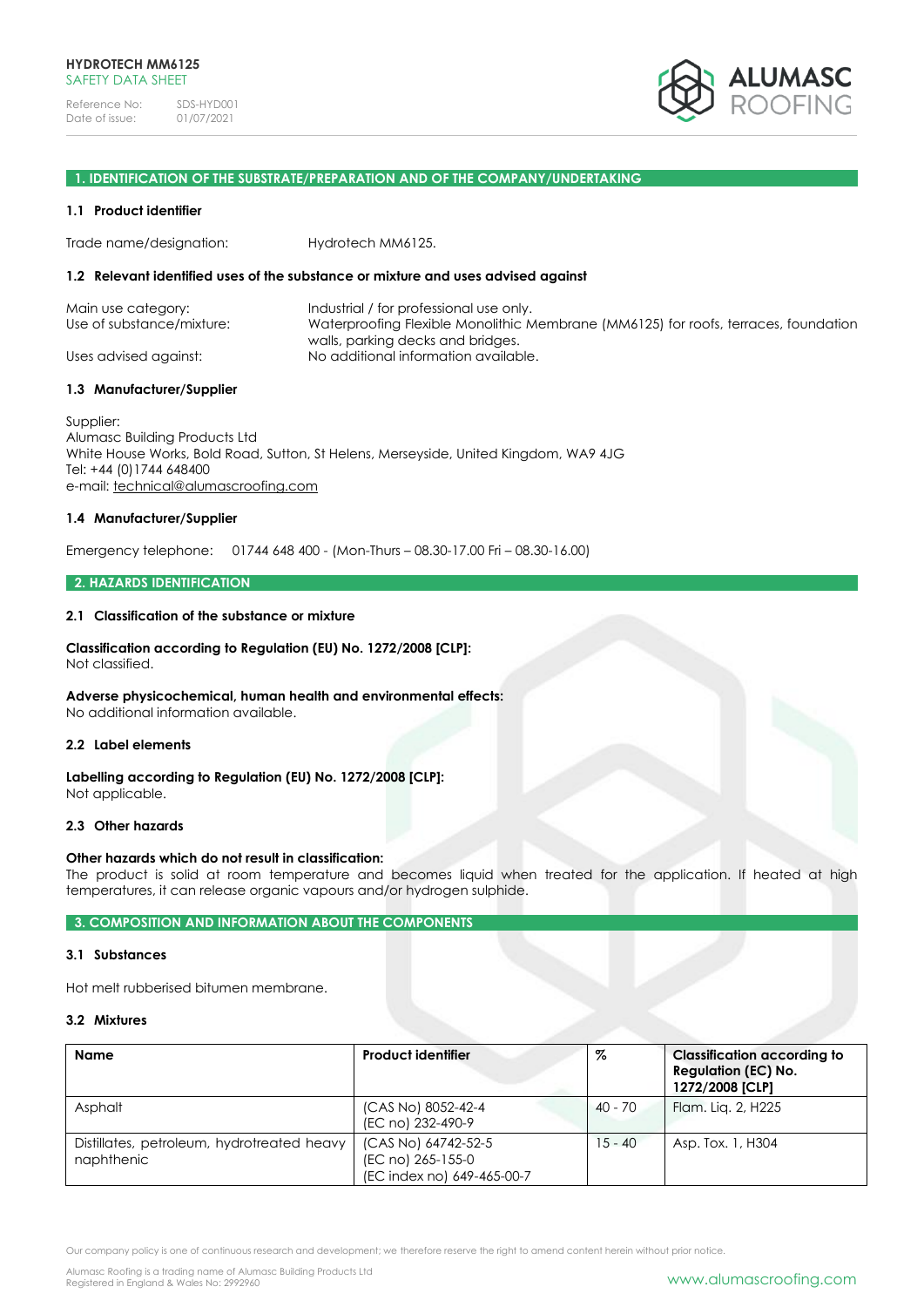## **HYDROTECH MM6125** SAFETY DATA SHEET

Reference No: SDS-HYD001<br>Date of issue: 01/07/2021 Date of issue:



| Styrene-butadiene copolymer | (CAS No) 9003-55-8<br>(EC no) 618-370-2                                                              | $7 - 13$ | Not classified                                   |
|-----------------------------|------------------------------------------------------------------------------------------------------|----------|--------------------------------------------------|
| Carbon black                | (CAS No) 1333-86-4<br>(EC no) 215-609-9<br>(REACH-no) not available                                  | < 7      | Carc. 2, H351                                    |
| Quartz                      | (CAS No) 14808-60-7<br>(EC no) 238-878-4<br>(REACH-no) Not available                                 | $\leq$ 1 | Carc. 1A, H350<br><b>STOT RE 2, H373</b>         |
| Mica                        | (CAS No) 12001-26-2<br>(EC no) 601-648-2                                                             | $\leq$ 1 | Not classified                                   |
| Titanium dioxide            | (CAS No) 13463-67-7<br>(EC no) 236-675-5                                                             | $\leq$ 1 | Not classified                                   |
| Silicon dioxide             | (CAS No) 7631-86-9<br>(EC no) 231-545-4                                                              | $\leq$ 1 | Not classified                                   |
| Zinc oxide, dust            | (CAS No) 1314-13-2<br>(EC no) 215-222-5<br>(EC index no) 030-013-00-7<br>(REACH-no) Not available    | $\leq$ 1 | Aquatic Acute 1, H400<br>Aquatic Chronic 1, H410 |
| Sulphur                     | (CAS No) 7704-34-9<br>(EC no) 231-722-6<br>(EC index no) 016-094-00-1<br>(REACH-no) 01-2119487295-27 | $\leq$ 1 | Skin Irrit, 2, H315                              |

# **4. FIRST AID MEASURES**

## **4.1 Description of first aid measures**

| Inhalation:                                                     | Move the affected person away from the contaminated area and into the fresh air.<br>Seek medical attention if ill effect or irritation develops.                                                                                                                                                  |
|-----------------------------------------------------------------|---------------------------------------------------------------------------------------------------------------------------------------------------------------------------------------------------------------------------------------------------------------------------------------------------|
| Skin contact:                                                   | In case of contact with hot or molten product, cool rapidly with water and seek<br>immediate medical attention. Do not attempt to remove molten product from skin<br>because skin will tear easily. Cuts or abrasions should be treated promptly with thorough<br>cleansing of the affected area. |
| Eye contact:                                                    | In case of contact with hot material: Rinse immediately with plenty of water. Seek<br>medical attention immediately.                                                                                                                                                                              |
| Ingestion:                                                      | Seek medical attention immediately. Do NOT induce vomiting. Never give anything by<br>mouth to an unconscious person. Call a POISON CENTRE or doctor/physician.                                                                                                                                   |
| 4.2 Most important symptoms and effects, both acute and delayed |                                                                                                                                                                                                                                                                                                   |
| Inhalation:                                                     | At elevated temperatures or in enclosed spaces, product mist or vapours may irritate<br>the mucous membranes of the nose, the throat, bronchi, and lungs. Dizziness,<br>headaches, nausea, unconsciousness. May release poisonous hydrogen sulphide gas.                                          |
| Skin contact:                                                   | The hot liquid may cause severe skin burns. Prolonged or repeated contact with the<br>skin may cause dermatitis.                                                                                                                                                                                  |
| Eye contact:                                                    | Hot material can cause burns. Vapour irritates eyes.                                                                                                                                                                                                                                              |
| Ingestion:                                                      | Severe irritation or burns to the mouth, throat, oesophagus, and stomach.                                                                                                                                                                                                                         |
|                                                                 | ∦ A the Pearl of a contract of the country of a Pearl allow Pearl and the contribution of the colour of the di                                                                                                                                                                                    |

**4.3 Indication of any immediate medical attention and special treatments needed**

Treat symptomatically.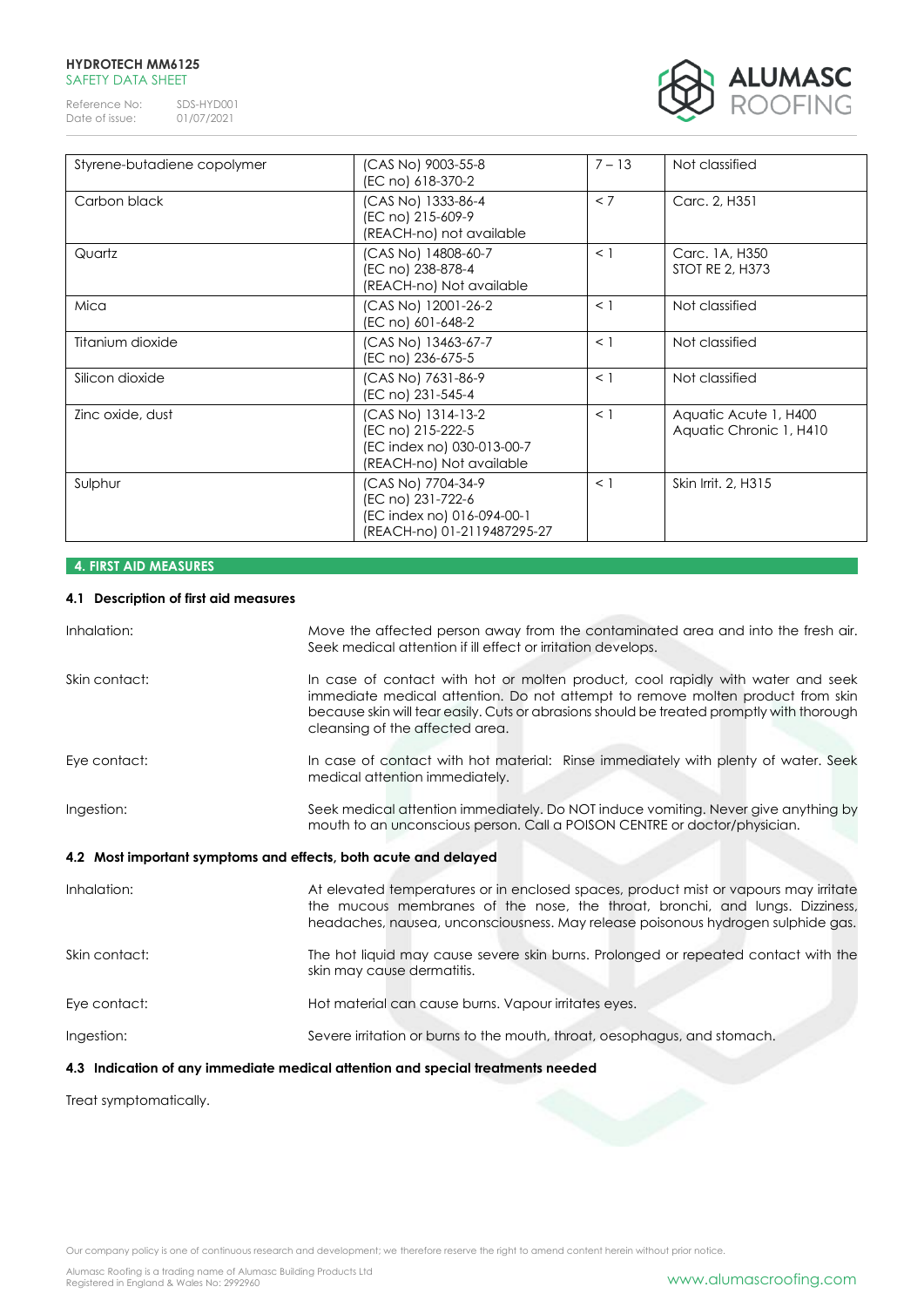

## **5. FIRE-FIGHTING MEASSURES**

### **5.1 Extinguishing media**

### **Suitable extinguishing media:**

Foam. Dry powder. Carbon dioxide. Water spray. Sand.

#### **Unsuitable extinguishing media:**

Do not use a heavy water stream.

#### **5.2 Special hazards arising from the substance or mixture**

#### **Hazardous decomposition products in case of fire:**

Carbon oxides. Nitrogen oxides. Sulphur oxides. Toxic fumes may be released.

#### **5.3 Advice for fire-fighters**

#### **Firefighting instructions:**

Use water spray or fog for cooling exposed containers. Exercise caution when fighting any chemical fire. Prevent fire-fighting water from entering environment. May release poisonous hydrogen sulphide gas.

#### **Protective equipment for fire-fighters:**

Do not enter fire area without proper protective equipment, including respiratory protection.

#### **6. ACCIDENTAL RELEASE MEASURES**

#### **6.1 Personal precautions, protective equipment and emergency procedures**

### **For non-emergency personnel:**

Evacuate unnecessary personnel.

#### **Protective equipment:**

Equip clean-up crew with proper protection.

#### **Emergency procedures:**

Ventilate area.

#### **6.2 Environmental precautions**

Prevent entry to sewers and public waters. Notify authorities if liquid enters sewers or public waters.

#### **6.3 Methods and material for containment and cleaning up**

Soak up spills with inert solids, such as clay or diatomaceous earth as soon as possible. Collect spillage. Store away from other materials. Dispose of this material and its container to hazardous or special waste collection point.

### **6.4 Reference to other sections**

Refer to Sections 8 & 13.

#### **7. HANDLING AND STORAGE**

#### **7.1 Precautions for safe handling**

Wash hands and other exposed areas with mild soap and water before eating, drinking or smoking and when leaving work. Provide good ventilation in process area to prevent formation of vapour. The inherent toxic and olfactory (sense of smell) fatiguing properties of hydrogen sulphide require that air monitoring alarms be used if concentrations are expected to reach harmful levels such as in enclosed spaces, heated transport vessels and spill or leak situations. If the air concentration exceeds 50 ppm, the area should be evacuated unless respiratory protection is in use. Obtain special instructions before use. Do not handle until all safety precautions have been read and understood.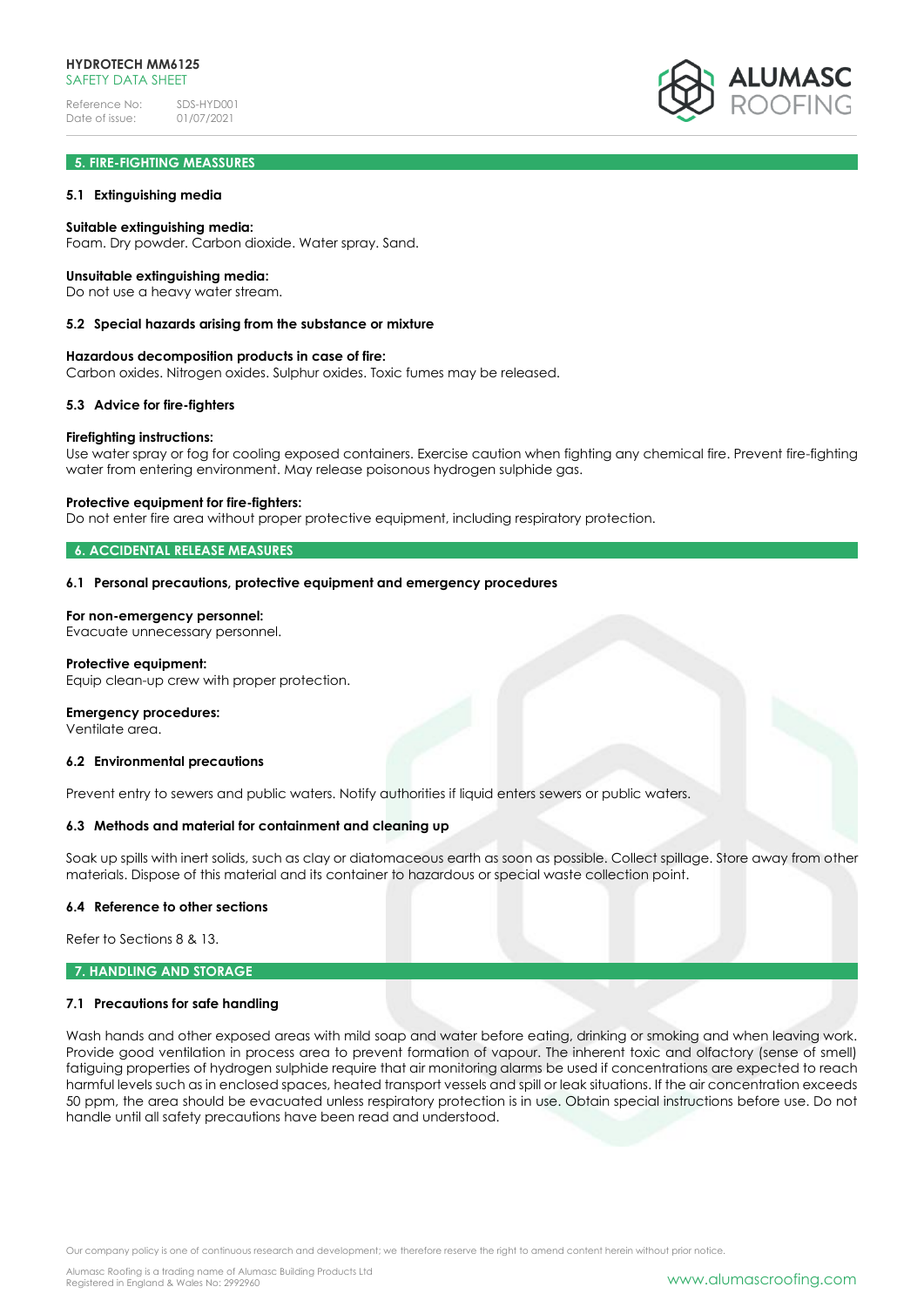

## **7.2 Conditions for safe storage, including any incompatibilities**

### **Storage conditions:**

Keep only in the original container in a cool, well ventilated place away from: Incompatible materials. Keep container closed when not in use.

### **Incompatible materials:**

Strong bases. Pure oxygen. Chlorine. Strong acids. Strong oxidizers.

## **7.3 Specific end use(s)**

Refer to Section 1.

## **8. EXPOSURE CONTROLS/PERSONAL PROTECTION**

### **8.1 Control parameters**

| Asphalt (8052-42-4) |                                                                                            |                                                               |
|---------------------|--------------------------------------------------------------------------------------------|---------------------------------------------------------------|
| UK (EH40)           | 8-hour TWA                                                                                 | 5 mg/m <sup>3</sup> (petroleum fumes, inhalable<br>fraction)  |
| UK (EH40)           | 15-minute reference period                                                                 | 10 mg/m <sup>3</sup> (petroleum fumes, inhalable<br>fraction) |
| <b>UK (EH40)</b>    | <b>Biological Monitoring Guidance Value for</b><br>polycyclic aromatic hydrocarbons (PAHs) | 4 umol 1-hydroxypyrene/mol creatinine in<br>urine             |

| $(14808 - 60 - 7)$<br>Quartz |               |                                                                                              |
|------------------------------|---------------|----------------------------------------------------------------------------------------------|
| (EH40)<br>UK                 | TWA<br>8-hour | frespirable fraction).<br>1/m <sup>3</sup><br>ma <sub>0</sub><br>∪. ∟<br>119711 <sup>.</sup> |

| Mica (12001-26-2) |                            |                                                        |
|-------------------|----------------------------|--------------------------------------------------------|
| UK (EH40)         | 8-hour TWA                 | $10 \,\mathrm{mg/m}$ <sup>3</sup> (inhalable fraction) |
| UK (EH40)         | 15-minute reference period | 0.8 mg/m <sup>3</sup> (respirable fraction)            |

| Titanium dioxide (13463-67-7) |                            |                                           |
|-------------------------------|----------------------------|-------------------------------------------|
| <b>UK (EH40)</b>              | 8-hour TWA                 | 10 mg/m <sup>3</sup> (inhalable fraction) |
| <b>UK (EH40)</b>              | 15-minute reference period | 4 mg/m <sup>3</sup> (respirable fraction) |

| Silicon dioxide (7631-86-9) |                               |                                                   |
|-----------------------------|-------------------------------|---------------------------------------------------|
| UK (EH40)                   | 8-hour TWA (amorphous silica) | $6 \,\mathrm{mg/m^3}$ (inhalable fraction)        |
| UK (EH40)                   | 15-minute reference period    | $\pm$ 2.4 mg/m <sup>3</sup> (respirable fraction) |

| Carbon black- (1333-86-4) |                            |                                                   |
|---------------------------|----------------------------|---------------------------------------------------|
| UK (EH40)                 | 8-hour TWA                 | $\mid$ 3.5 mg/m <sup>3</sup> (inhalable fraction) |
| UK (EH40)                 | 15-minute reference period | mg/m <sup>3</sup> (respirable fraction)           |
|                           |                            |                                                   |

| Zinc oxide, dust (1314-13-2) |                                       |                                          |
|------------------------------|---------------------------------------|------------------------------------------|
| <b>UK (EH40)</b>             | 8-hour TWA                            | No limit specified                       |
| <b>UK (EH40)</b>             | 15-minute reference period            | No limit specified                       |
| USA - ACGIH                  | ACGIH TWA (mg/m <sup>3</sup> )        | $2 \,\mathrm{mg/m^3}$                    |
| USA - ACGIH                  | ACGIH STEL (mg/m <sup>3</sup> )       | $10 \text{ mg/m}^3$                      |
| USA - ACGIH                  | ACGIH Ceiling (mg/m <sup>3</sup> )    | 10 mg/m <sup>3</sup> respirable fraction |
| USA - ACGIH                  | Remark (ACGIH)                        | Metal fume fever                         |
| USA - NIOSH                  | NIOSH REL (TWA) (mg/m <sup>3</sup> )  | $15 \,\mathrm{mg/m^3}$                   |
| USA - NIOSH                  | NIOSH REL (STEL) (mg/m <sup>3</sup> ) | $10 \text{ mg/m}^3$                      |
| USA - OSHA                   | OSHA PEL (TWA) (mg/m <sup>3</sup> )   | 5 mg/m <sup>3</sup> (respirable)         |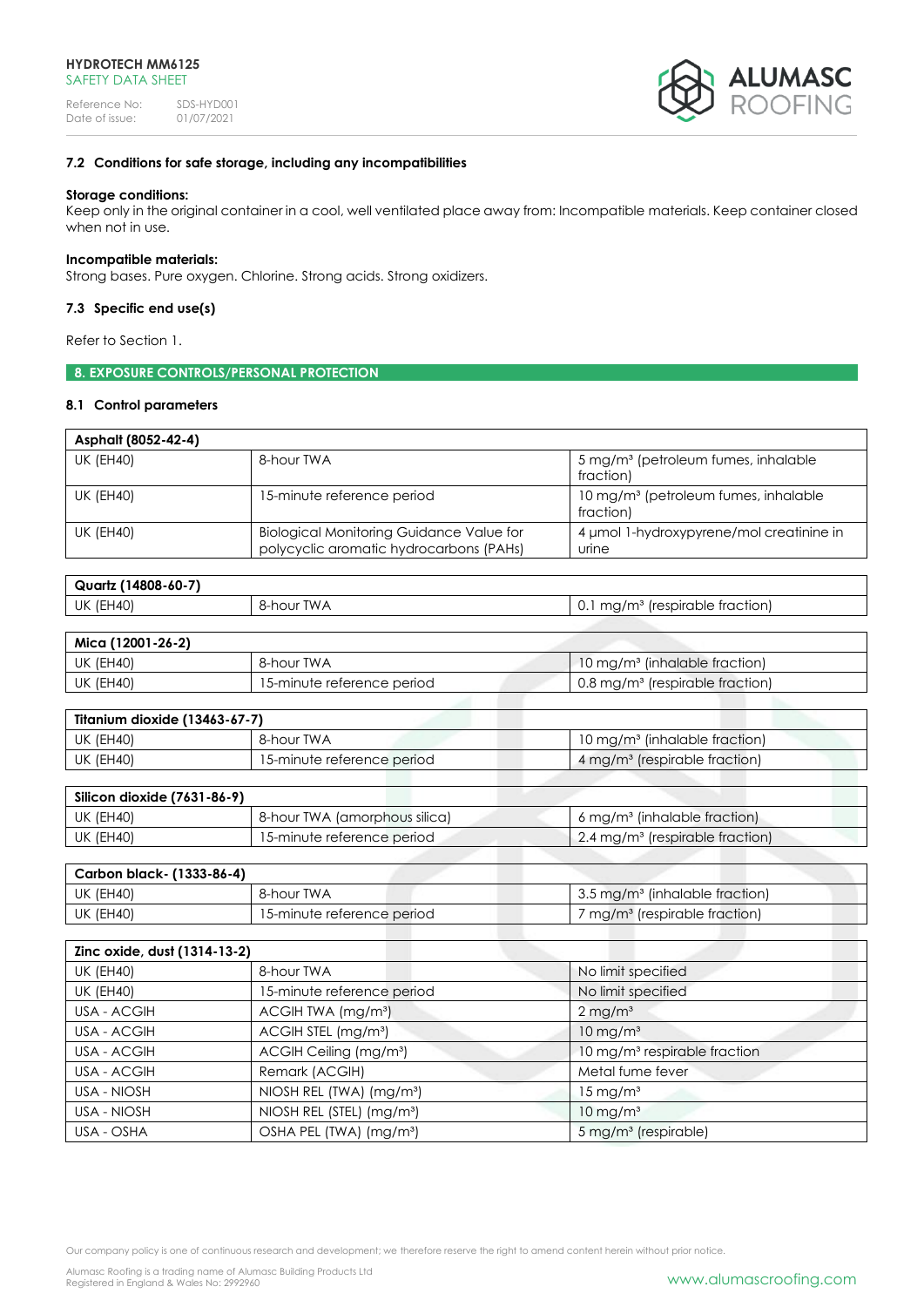

## **8.2 Exposure controls**

Appropriate engineering controls: Ensure adequate ventilation, especially in confined areas. When the product is used outdoors, stay well away from building air intakes or close and seal the intake to prevent product from entering building.

Personal protective equipment: Avoid all unnecessary exposure. For certain operations, additional Personal Protection Equipment (PPE) may be required. Personal protective equipment should be selected based upon the conditions under which this product is handled or used. Protective goggles. Protective clothing. Gloves.

goggles. Chemical goggles should be consistent with EN166 or equivalent.

and gloves should be worn. Face shield and eye protection.

equipment is recommended. In fine dispersion/spraying/misting: In case of insufficient ventilation, wear suitable respiratory equipment. [Full face mask (EN 136), Half face

When handing molten material, thermally-protective long sleeved clothing, boots



mask (EN 140), Filter type AP (EN 141)].

Semi-solid at 25 °C.

(to European standard EN 374 or equivalent).

Hand protection: Impervious gloves e.g. PVC, nitrile rubber, butyl rubber. Chemical resistant PVC gloves

Eye protection: In case of splash hazard: chemical goggles or safety glasses. Wear approved safety

Respiratory protection: Where exposure through inhalation may occur from use, respiratory protection

Thermal hazard protection: Eliminate all sources of ignition, avoid sparks, flames and do not smoke in risk area.

Other information: Do not eat, drink or smoke during use.

#### **9. PHYSICAL AND CHEMICAL PROPERTIES**

### **9.1 Information on basic physical and chemical properties**

Physical state:  $Liquid$  at 205 °C (application temperature).

Colour: Black. Odour: Characteristic. Odour threshold: No data available. pH:  $N$ o data available. Relative evaporation rate (butyl acetate=1): No data available. Melting point: No data available. Freezing point: No data available. Boiling point: No data available. Flash point: 240°C.<br>Auto-ianition temperature: 200°C. Auto-ignition temperature:  $\begin{array}{ccc} 400^{\circ}\text{C} & 400^{\circ}\text{C} \\ \text{Decomposition temperature:} & \text{No data available.} \end{array}$ Decomposition temperature: Flammability (solid, gas): Non flammable. Vapour pressure:  $\blacksquare$ Relative vapour density at 20°C: No data available. Relative density: No data available. Density: 1.15 kg/l. Solubility: Water: 50 ppm.<br>
Log pow: No data availa! Viscosity, kinematic: No data available. Viscosity, dynamic:<br>
Fxplosive properties:<br>
No data available Explosive properties: Oxidizing properties: No data available. Explosive limits: No data available.

No data available.

**9.2 Other information**

**VOC content:**  0% g/l.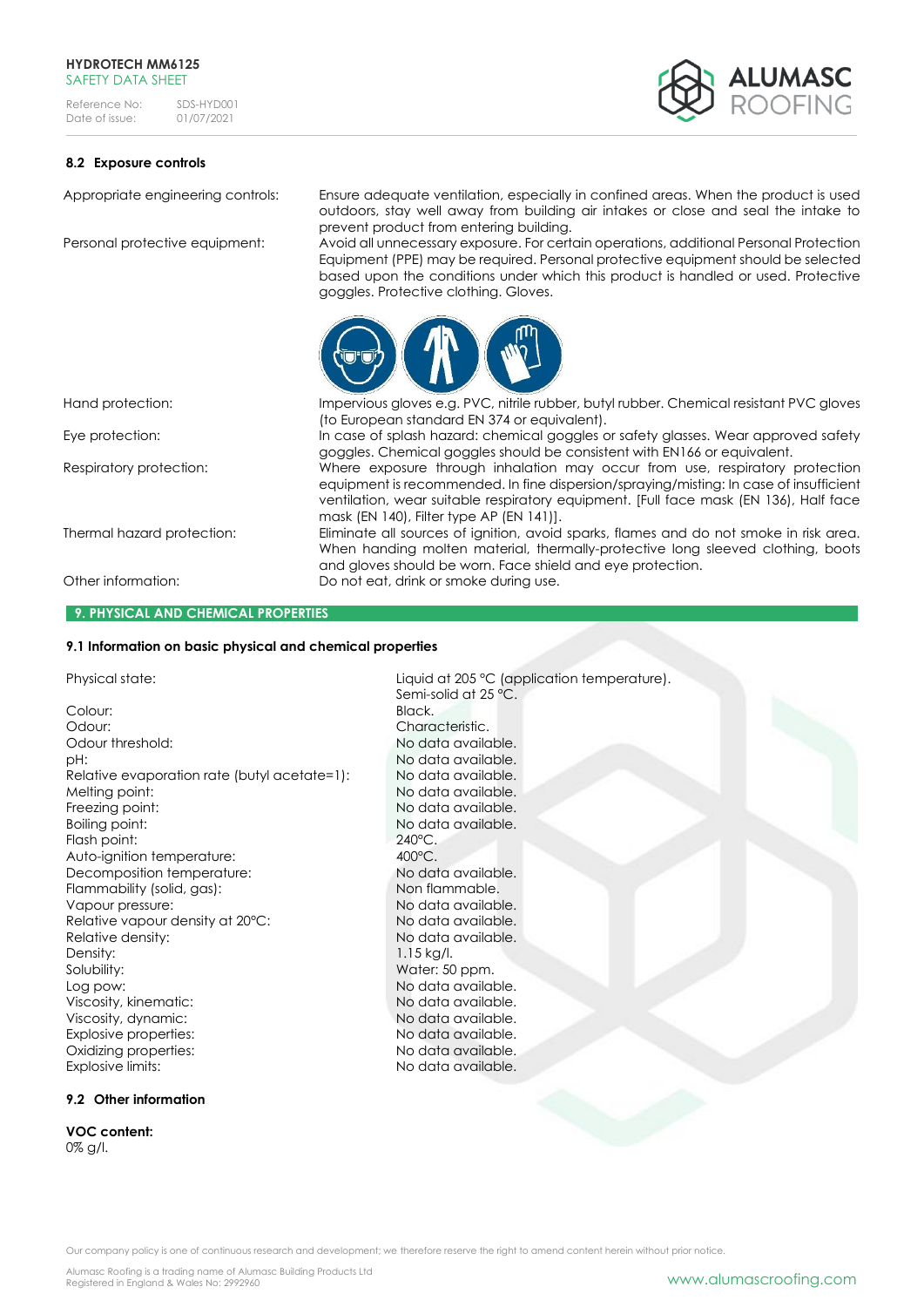

# **10. STABILITY AND REACTIVITY**

## **10.1 Reactivity**

The product is stable at normal handling and storage conditions.

### **10.2 Chemical stability**

Stable.

## **10.3 Possibility of hazardous reactions**

None known under normal conditions of use.

## **10.4 Conditions to avoid**

Excessive heat.

## **10.5 Incompatible materials**

Strong bases. Strong acids. Pure oxygen. Chlorine. Strong oxidizers.

## **10.6 Hazardous decomposition products**

Carbon oxides, nitrogen oxides and sulphur oxides. Toxic fumes may be released.

#### **11. TOXICOLOGICAL INFORMATION**

### **11.1 Information on toxicological effects**

## **Acute toxicity:**

Not classified.

| Asphalt (8052-42-4)           |                |  |
|-------------------------------|----------------|--|
| LD50 oral rat                 | > 5000 mg/kg   |  |
| LD50 dermal rabbit            | $>$ 2000 mg/kg |  |
| Titanium dioxide (13463-67-7) |                |  |
| LD50 oral rat                 | $>10000$ mg/kg |  |

| Silicon dioxide (7631-86-9) |                                   |  |
|-----------------------------|-----------------------------------|--|
| LD50 oral rat               | $>$ 5000 mg/kg                    |  |
| LD50 dermal rabbit          | $>$ 2000 mg/kg                    |  |
| LC50 inhalation rat (mg/l)  | $> 2.2$ mg/l (Exposure time: 1 h) |  |
| Carbon black- (1333-86-4)   |                                   |  |
| LD50 oral rat               | $>15400$ mg/kg                    |  |

| Zinc oxide, dust (1314-13-2) |                |
|------------------------------|----------------|
| LD50 oral rat                | $>$ 5000 mg/kg |

Skin corrosion/irritation: Not classified.<br>
Serious eve damage/irritation: Not classified. Serious eye damage/irritation: Respiratory or skin sensitisation: Not classified. Germ cell mutagenicity: Not classified. Carcinogenicity:  $\blacksquare$  Not classified.<br>
Reproductive toxicity:  $\blacksquare$  Not classified. Reproductive toxicity: Specific target organ toxicity (single exposure): Not classified. Specific target organ toxicity (repeated exposure): Not classified. Aspiration hazard: Not classified.<br>
Potential adverse human health effects and symptoms: May be harmful if inhaled. Potential adverse human health effects and symptoms: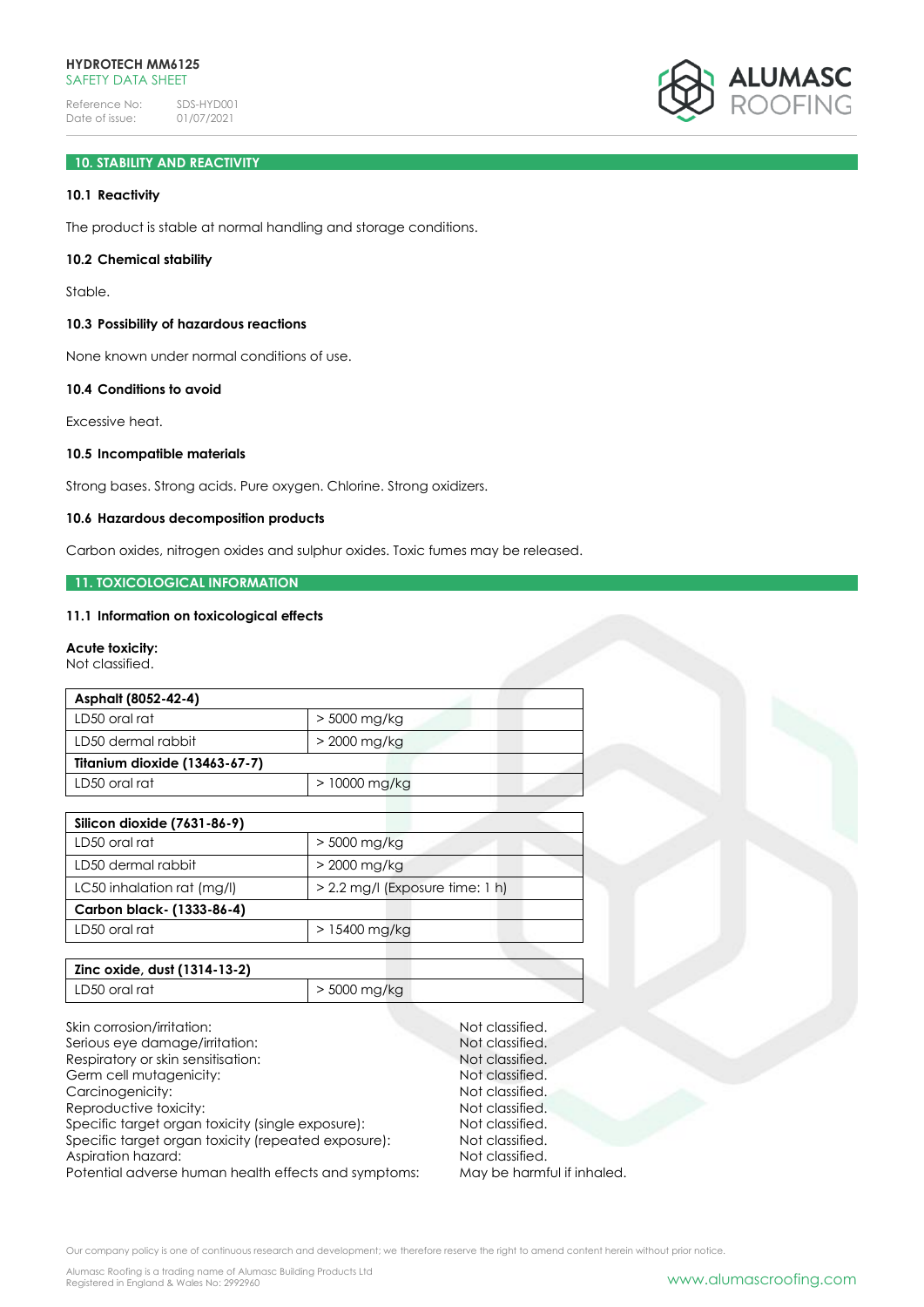

## **12. ECOLOGICAL INFORMATION**

## **12.1 Toxicity**

May be toxic to aquatic life.

| Distillates, petroleum, hydrotreated heavy naphthenic (64742-52-5) |                                                                       |  |
|--------------------------------------------------------------------|-----------------------------------------------------------------------|--|
| $LC50$ fish $1$                                                    | > 5000 mg/l (Exposure time: 96 h - Species: Oncorhynchus mykiss)      |  |
| EC50 Daphnia 1                                                     | > 1000 mg/l (Exposure time: 48 h - Species: Daphnia magna)            |  |
| Silicon dioxide (7631-86-9)                                        |                                                                       |  |
| $LC50$ fish 1                                                      | 5000 mg/l (Exposure time: 96 h - Species: Brachydanio rerio [static]) |  |
| EC50 Daphnia 1                                                     | 7600 mg/l (Exposure time: 48 h - Species: Ceriodaphnia dubia)         |  |
| ErC50 (algae)                                                      | 440 mg/l Pseudokirchneriella subcapitata                              |  |
|                                                                    |                                                                       |  |

| Carbon Black (1333-86-4)   |                                |
|----------------------------|--------------------------------|
| <sup>1</sup> ErC50 (algae) | > 10000 mg/l 72 hours OECD 201 |
| LC50 Daphnia 1             |                                |

#### **12.2 Persistence and degradability**

| 6125 <sup>®</sup><br>perized Asphalt<br>Rul              |                     |
|----------------------------------------------------------|---------------------|
| .<br>≧ana r<br>degradability<br>ersis<br>51⊟L'<br>$\sim$ | established.<br>NO. |

## **12.3 Bioaccumulative potential**

| Asphalt 6125 <sup>®</sup><br>Rubberized   |                     |
|-------------------------------------------|---------------------|
| $\cdot$ .<br>Bioaccumulative<br>potential | establishea.<br>NC. |

| Asphalt (8052-42-4) |                               |
|---------------------|-------------------------------|
| BCF fish 1          | (no bioaccumulation expected) |
| Log Pow             |                               |

| Silicon dioxide (7631-86-9) |                 |
|-----------------------------|-----------------|
| BCF fish                    | bioaccumulation |
| 'no .                       | i expected)     |

## **12.4 Mobility in soil**

No additional information available.

#### **12.5 Results of PBT and vPvB assessment**

No additional information available.

#### **12.6 Other adverse effects**

Avoid release to the environment.

## **13. DISPOSAL CONSIDERATIONS**

## **13.1Waste treatment methods**

#### **Waste disposal recommendations:**

Dispose in a safe manner in accordance with local/national regulations. Dispose of contents/container to comply with applicable local, national and international regulation.

## **Ecology - waste materials:**

Avoid release to the environment.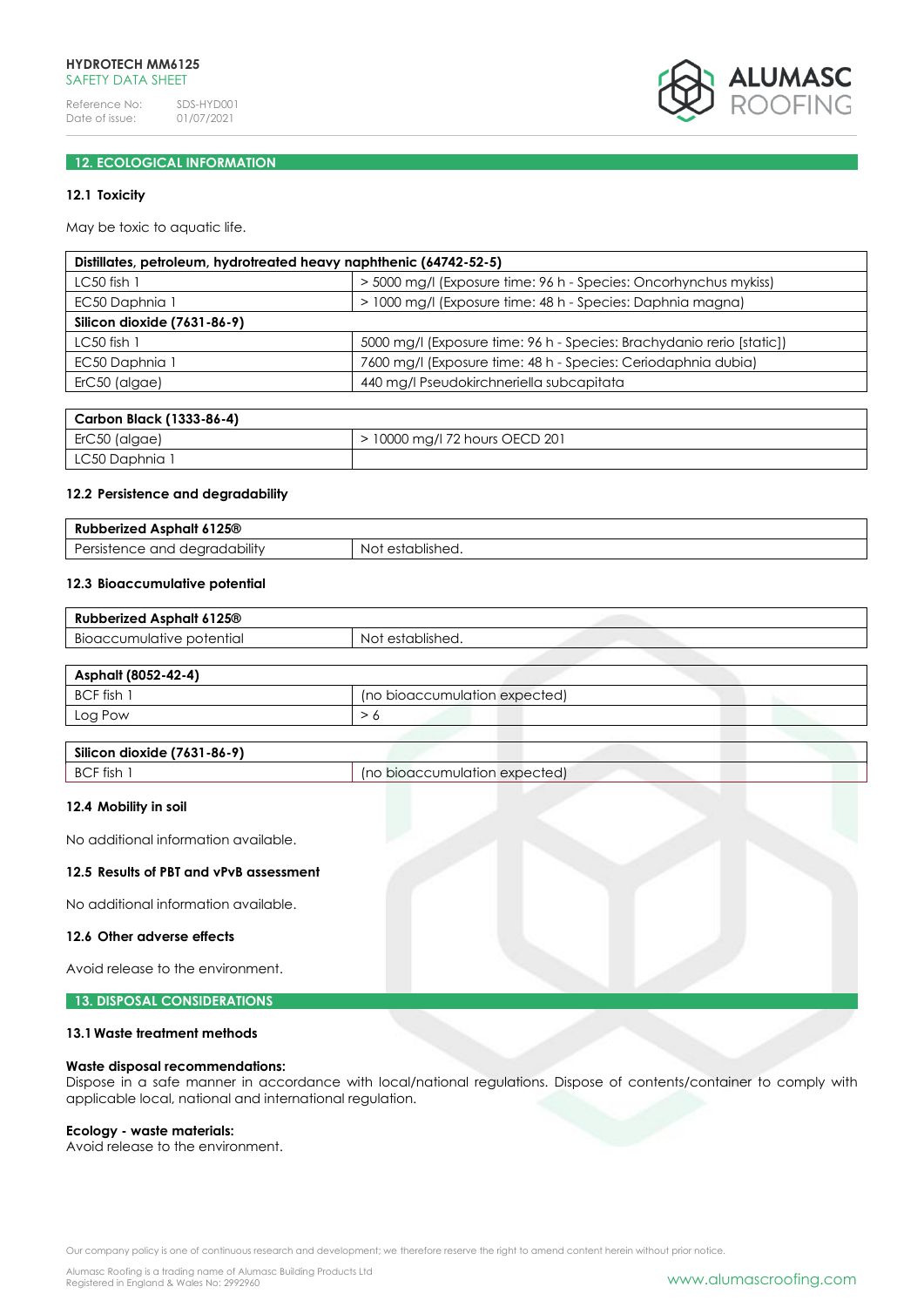

## **14. TRANSPORT INFORMATION**

## **In accordance with ADR / RID / IMDG / IATA / AND:**

#### **14.1 UN number**

| UN-No. (ADR):  | Not regulated. |
|----------------|----------------|
| UN-No. (IMDG): | Not regulated. |
| UN-No. (IATA): | Not regulated. |
| UN-No. (ADN):  | Not regulated. |
| UN-No. (RID):  | Not regulated. |

#### **14.2 UN proper shipping name**

| Proper Shipping Name (ADR):  | Not regulated. |
|------------------------------|----------------|
| Proper Shipping Name (IMDG): | Not regulated. |
| Proper Shipping Name (IATA): | Not regulated. |
| Proper Shipping Name (ADN):  | Not regulated. |
| Proper Shipping Name (RID):  | Not regulated. |
|                              |                |

#### **14.3 Transport hazard class(es)**

| Transport hazard class(es) (ADR):  | Not regulated. |
|------------------------------------|----------------|
| Transport hazard class(es) (IMDG): | Not regulated. |
| Transport hazard class(es) (IATA): | Not regulated. |
| Transport hazard class(es) (ADN):  | Not regulated. |
| Transport hazard class(es) (RID):  | Not regulated. |

#### **14.4 Packing group**

| Packing group (ADR):  | Not regulated. |
|-----------------------|----------------|
| Packing group (IMDG): | Not regulated. |
| Packing group (IATA): | Not regulated. |
| Packing group (ADN):  | Not regulated. |
| Packing group (RID):  | Not regulated. |

#### **14.5 Environmental hazards**

Dangerous for the environment: No. Marine pollutant: No. Other information: No supplementary information available.

## **14.6 Special precautions for user**

Overland transport:<br>
Transport by sea:<br>
Not regulated. Transport by sea:<br>Air transport: Inland waterway transport: Not regulated. Rail transport: Not regulated.

Not regulated.

## **14.7 Transport in bulk according to Annex II of MARPOL 73/78 and the IBC Code**

Not applicable.

### **15. REGULATORY INFORMATION**

## **15.1Safety, health and environmental regulations/legislation specific for the substance or mixture**

#### **EU-Regulations:**

Contains no REACH substances with Annex XVII restrictions. Contains no substance on the REACH candidate list. Contains no REACH Annex XIV substances.

**VOC content:** 0% g/l.